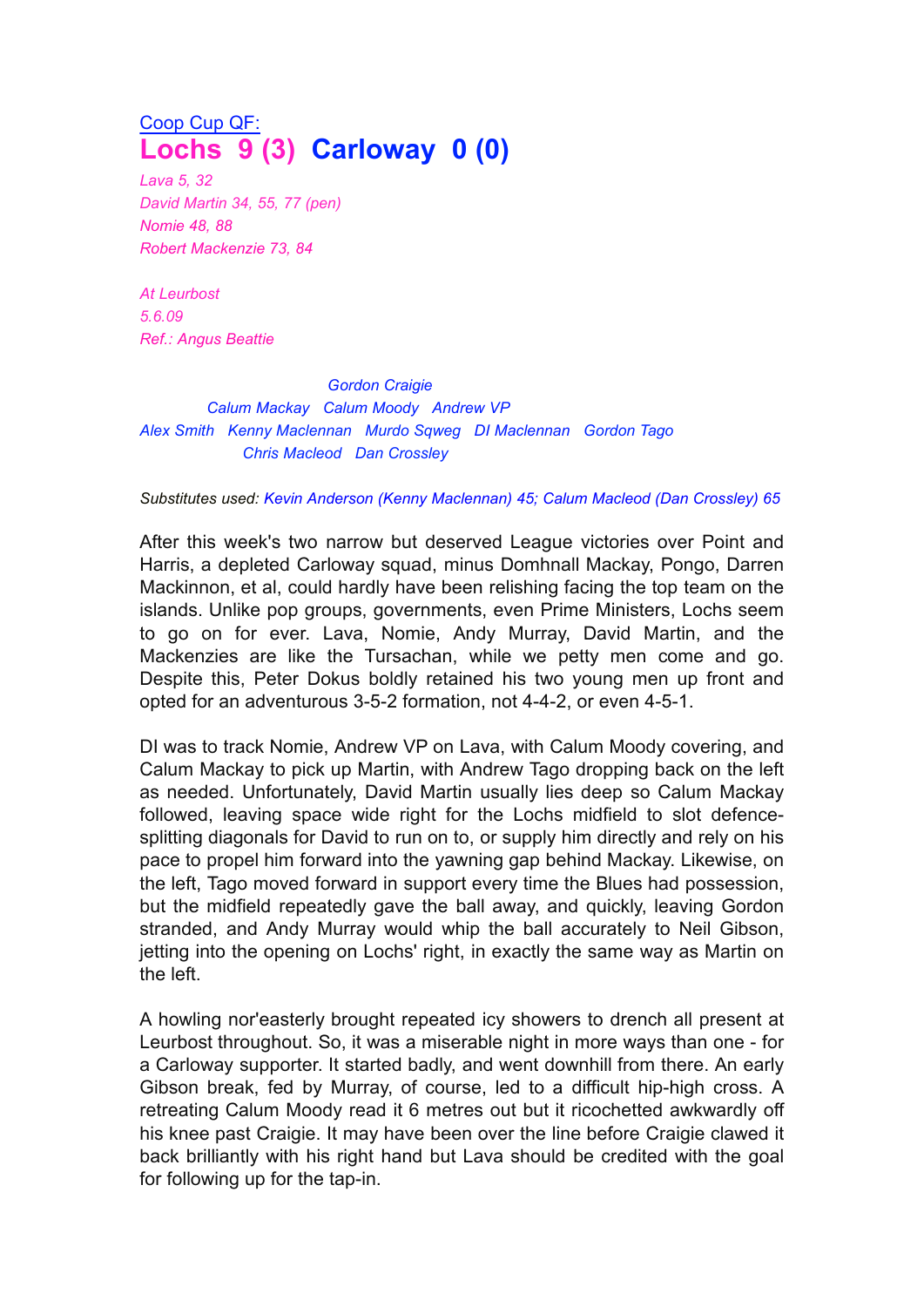Lochs were relentless and na Gormaich chased shadows. Martin was soon free coming in from the left and from 12 metres flighted it over Craigie but just wide off the junction of bar and post. Then Gibson survived a blistering Moody tackle on the right to cross; Nomie flicked it on, and Lava hooked, but Craigie reacted well to catch cleanly. By application, industry, and constant tracking, the Blues managed to contain Lochs' creativity for 20 minutes, but like the Dutch boy at the Zuidersee wall, you can plug the gaps only so long, and the move which delivered the first goal was repeated on 32 minutes - Murray to Gibson, a better cross beating everyone and Lava at the far post squeezing it home, despite Craigie's desperate efforts to block low to his right. Moments later, David Martin was released on the left, came in, and placed it under an advancing Craigie. The half closed with the Blues employing a 7-1-2 formation, and Cameron Houston untested.

For the second half, man-marking was dropped. DI retreated to left-back, Andrew VP joined Calum Moody in the middle, and an unhappy Kenny Beag made way for Kevin Anderson as a breaking midfielder. However, within minutes, Craigie failed to hold a low shot from 18 metres and the subsequent scramble in the box led to Nomie converting easily. The tweaking hadn't worked, and the na Gormaich midfield were now exclusively employed as first-line defenders. Nevertheless, Martin soon escaped his marker again on the left and slotted the ball beautifully round Craigie into the far corner. Lochs relaxed now into their best Rossonneri *pass-it-around let-them-come-at-us hit-them-on-the-break* style, engineered by Andy Murray, and the Carloway back-line moved dangerously forward. A few chances actually occurred: Chris Macleod beat Houston to a long high ball, rounded him, then contrived to poke it past as he fell 10 metres out. Then Tago headed just wide from a deep cross. It was a brief respite, as Robert Mackenzie added another by firing an unstoppable right-foot shot from 20 metres low into Craigie's righthand corner, after good work on the left.

David Martin burst free again and was tripped by a chasing Andrew VP just inside the box. Amazingly, Andrew wasn't red-carded, or even booked; maybe Angus Beattie was too busy keeping notes of the goalscorers' names to notice he was the last man. David Martin stroked it high to Craigie's right; Gordon did well to get a hand to it, but couldn't stop it. In desperate situations like this, the team under the cosh has a dilemma: do we now go for all out defence and minimise the damage, or do we move forward, in the hope that we might salvage some pride with a goal or two? Carloway, driven by Calum Moody who had kept the Goals Lost Total to about a third of what it might have been in a defensive *tour de force*, chose the latter and paid twice for it in the closing minutes, as, first Robert Mackenzie, then Nomie, broke from midfield, held their chasers off, and finished clinically.

Carloway were simply outclassed. Lochs, like fine wine, seem to improve with age, and the gulf between them and the rest (except Back) seems to be